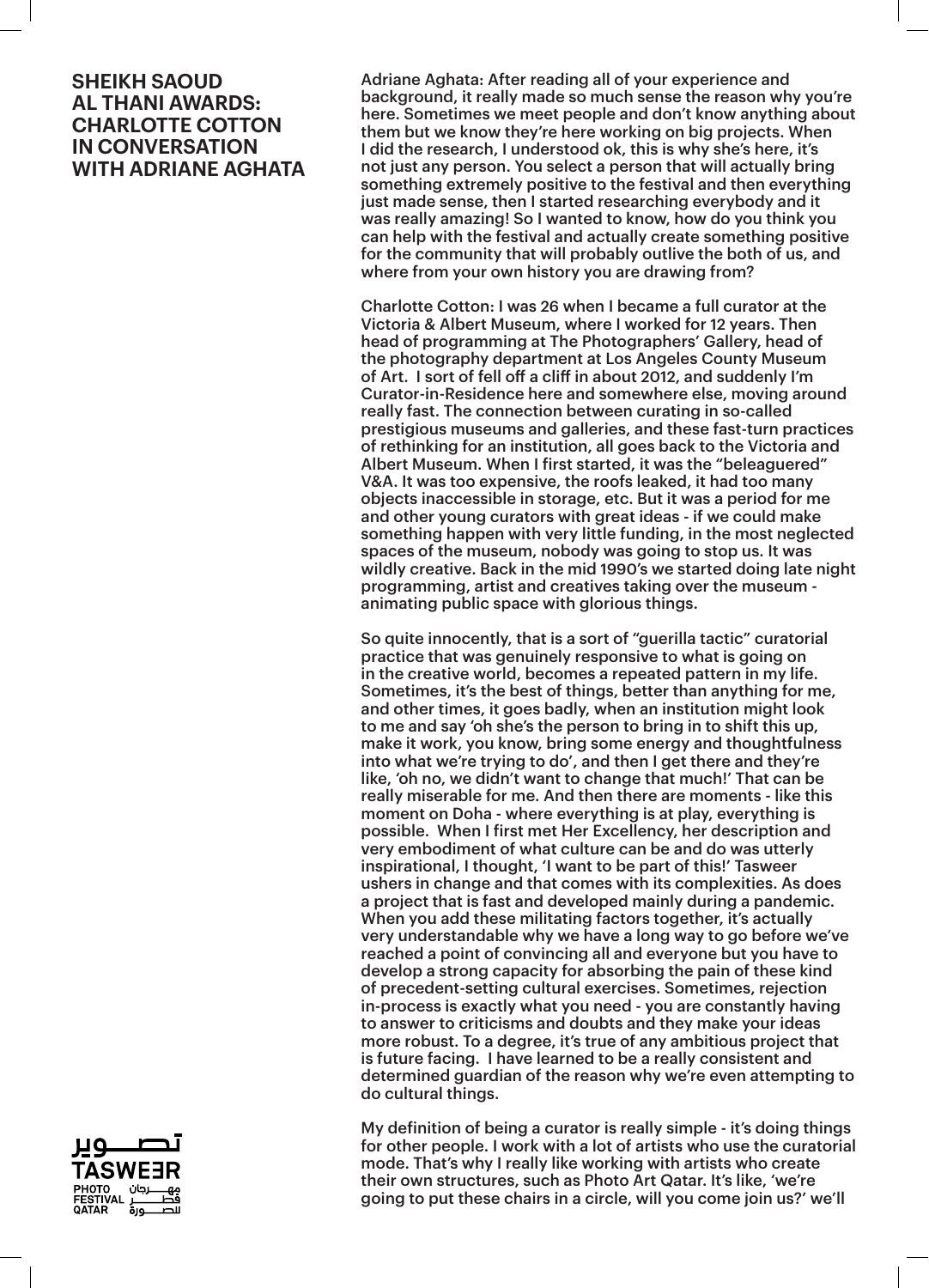provide all the intellectual and physical nourishment you need so that we can go on a journey together and that is the promise of Tasweer. We are at the very beginning of a journey and it's really specific and local on one level, and the challenge is that Tasweer stays that way but continues to respond locally, regionally and globally. It's a really interesting moment in this specific place. We'll call each other in 10 years' time and either we will say, 'Have you seen what they did to what we made so beautifully?!!', and we'll be outraged. Or we'll see that the seeds we planted have really thrived.

I want Tasweer to be all-embracing in its vantage point onto the field of photography. Photography is highly implicated in everything that it was mapped out to be from its very beginnings; simultaneously, it is an art form, a creative industry, the vehicle of most of our visual communication, it bears witness, it is closely positioned in our daily lives, at the service of politics, surveillance, Imperialism and capitalism. As a young curator, being in the context of the preservation and curation of all manner of material and visual culture, I was free to embrace all facets of photography. By nature, I don't want to build another hierarchy that might put some people above others because it's what we share that counts and, frankly, our intelligence is all we have left. So, we better get together and learn how to edit and sequence and tell stories with images. We better be really well equipped for what this world is and is going to throw at us.

When it works, the magnificence of what you can achieve as a group of people in a pretty horizontal network is amazing. When you think together, when you're aiming for the same thing, it is astounding what human beings can do. There's very much that energy here, which is why even now, when I'm getting about 3 hours sleep a night, I just count my blessings that I'm here at this particular moment. Even down to this moment, sitting here with you, I just think, 'isn't life amazing'.

Adriane Aghata: What stood out for me was accepting rejection. I think everything is linked when you talk about your journey and how you would do things to shock people so that they would instantly reject. That actually put you in a place that brought you to where you are now and to create your own path. When you're rejected you have freedom.

Charlotte Cotton: It's fairly relatable for an artist, isn't it? It's like, "oh, I know that feeling."

Adriane Aghata: So you can do whatever you want and this is basically what brought me to what I'm doing now because I started with photography, maybe 3 years ago?

Charlotte Cotton: Wow, only 3 years ago?

Adriane Aghata: Yeah. So I kept trying something that wasn't for me and I kept being rejected and I thought, why am I being rejected? Everyone is getting proper jobs, going to offices. Why am I not getting this? So I just gave up and I tried something different and now I am so much more happy with where I am now, so I think everything is really linked. Also the idea that when you have this institution, sometimes it can be so big that it overwhelms the local creations, you know what I mean? People think, oh, I cannot get there. I cannot do this. I cannot create.

Charlotte Cotton: I know.

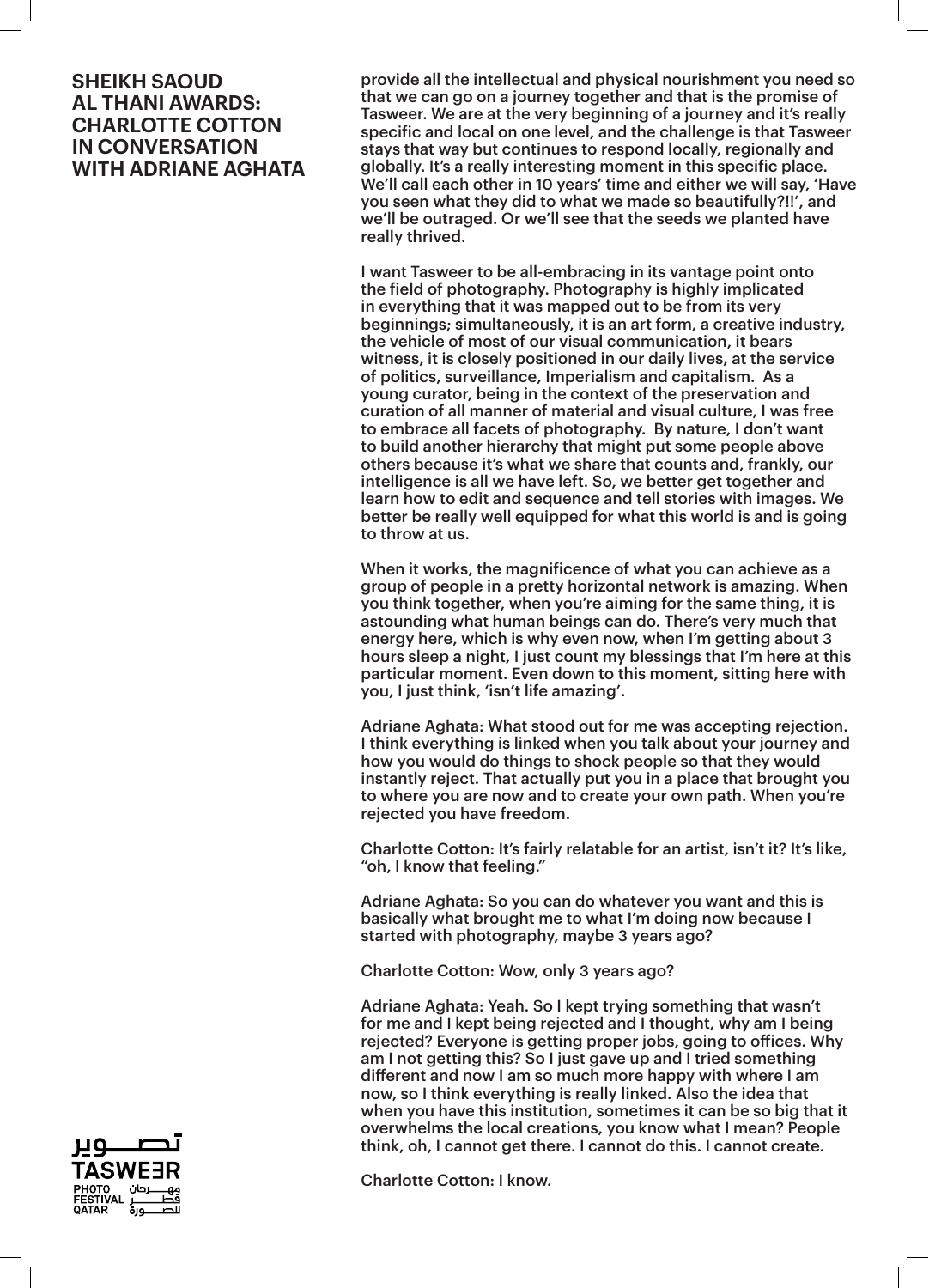Adriane Aghata: So I think that, here, there needs to be some support for the people that don't feel like they fit in in these institutions. Because I feel like so many people are lost, you know?

Charlotte Cotton: Yes.

Adriane Aghata: And this is where the rejection comes, so you have a lot of rejected people and maybe Tasweer can work with these people that have been rejected.

Charlotte Cotton: Absolutely!

Adriane Aghata: They want to create something. They have a voice but they don't know how to.

Charlotte Cotton: I think it's a really interesting situation within culture and it manifests in different ways in different parts of the world - about who feels this is theirs and who feels that they're excluded. Whether it's in very visible ways, or emotional ways, or access to information. Really, it's about access, information and models to draw from. It's mind-altering for me to think that Tasweer is going to be there to support new ventures - to be the space to imagine setting up a magazine or a library or a community space or a store or a gallery. Just to be able to see what other people are doing and to get back to the ideas and the drives that everyone has, is really important. The times where I felt most depressed when I was working in big institutions where a passive resignation to wait until interesting new creative practices come loudly knocking on your door before paying any attention to it, and thinking that the institution's recognition of an artist or designer is in itself the defining creative act. Creative things are happening out there, all the time, everywhere and cultural work is about how do you engage with it in thoughtful and prescient ways. In a digital age, this reality check of who makes and defines culture is all there, plainly in sight. I think of Photo Art Qatar. You did it, you created a context - you didn't need anyone to do that for you because people find you within these kinds of horizontal worlds. The role of a place like Tasweer is to help you work out how do you scale that up as individuals, and as an organization. You may decide you don't want to scale it up and actually you're really happy it being something that's on a voluntary basis and you meet up when you can. But wouldn't it be great to have an organization like Tasweer, which really has your corner and helps you connect the dots? Would you set up a publishing press? That's where we could be really useful, honestly, just the support to access what's already within you.

Adriane Aghata: So how do you think that the Awards are going to contribute to that?

Charlotte Cotton: Well, I think what we learnt from this first year of these Awards was just how important it is for us to make direct support of artists a central purpose. What I didn't want to happen with the Sheikh Saoud Al Thani Single Image Award, which you juried and are curating, is the worst-case scenario of a disparate international board of jurors, who I couldn't be 100% sure looked at all of those images, and definitely didn't work together to think about what this collective cache tells us about photography. To have you jury and curate the award has left me wondering who are we going to find next year who is as brilliant as Photo Art Qatar?! We've set ourselves up! Who else understands so fully how something happens when photographs that were never intended to be together are given that platform, and will celebrate that photography is a collective act? Then

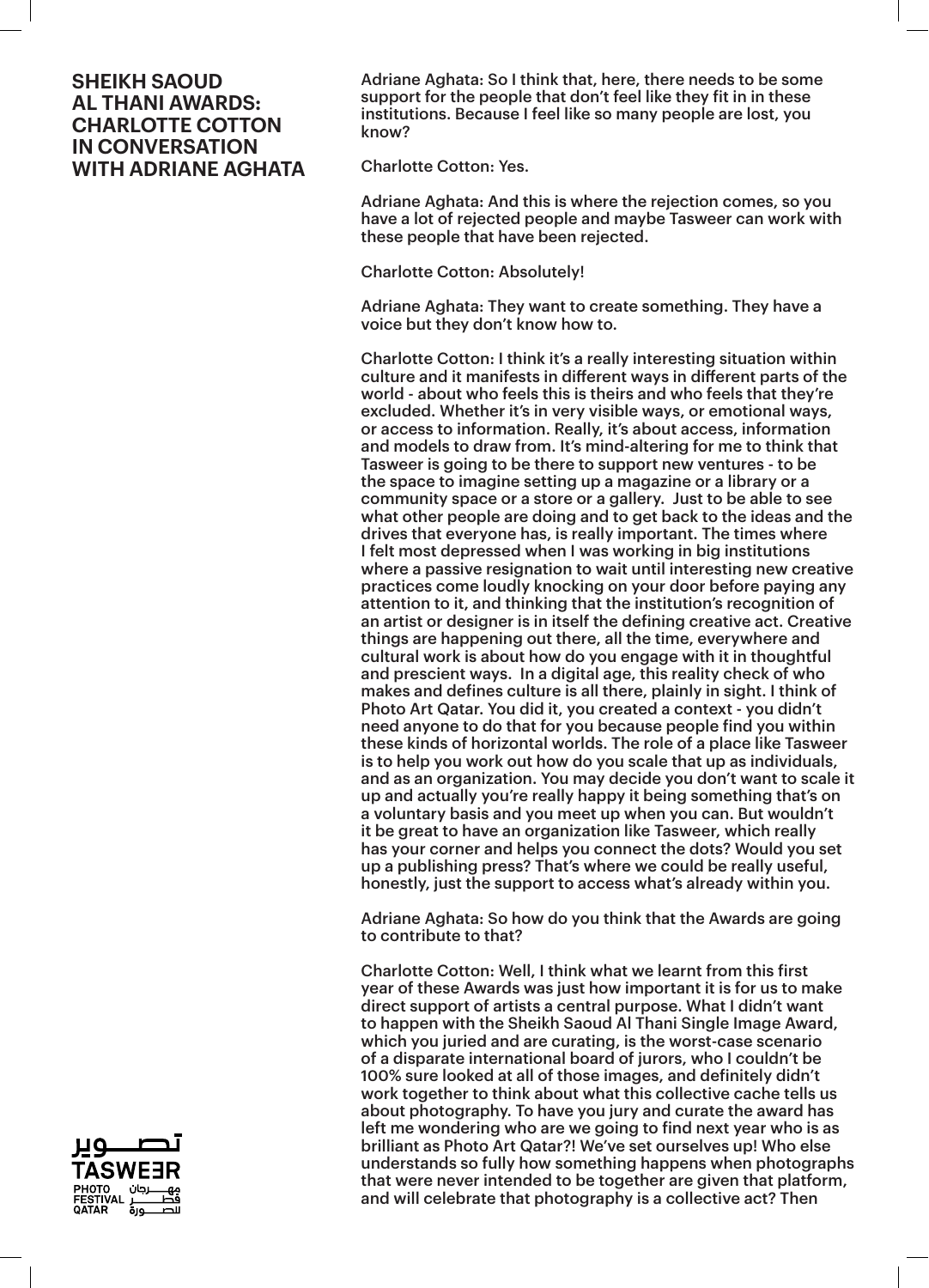your capacity to select out just a small number of single images was a revelation to me because I could see through your eyes. I knew you were taking the time to have detailed conversations with each other about what makes an image absolutely singular, right?

With the Sheikh Saoud Al Thani Project Award, that's set up specifically to be a grant award for photographers and in a world with dismally few grant awards. The grants are there to give encouragement to set the intention for what, creatively, you will do next. If you're involved in photography, you learn that you chose possibly one of the most expensive ventures there is. Even a very respectable grant award isn't going to cover the cost of your ambitions and the project grant is a way to validate selected photographers in their efforts. The jury deliberations focused not only on the awardees' articulation of who they are, but also really what they were asking the grant to help them do. The jury's selection is quite a wide range, which I'm really pleased about - focused on the next chapter in a large project with new technology, or assessing a very long-term project and bring it together in a book form, or requiring support to present a very timely project to a wider viewership. Tasweer will show the fruits of their labours at Tasweer 2023.

Adriane Aghata: I really think that new groups and collectives are going to come up after this because even for the Single Image, we received so many different photos, from locations and people we wouldn't even expect, so that was really nice. So maybe, even the fact that people saw that there was a small amount of money in the Single Image category to be awarded, they thought, 'ok, I'm going to give it a shot', you know, let me just try. You have this variety of images from people from so many different backgrounds and it's really cool and this is happening here but we don't know because for some reason it's so hard to link with people in such a small country. It's so hard and I think that in a way, this is how PAQ helps because it helped. I found them on Instagram and I messaged them, I was like, 'can I join you guys?' and this is how I met Ammar, this is how I met Shaima, this is how I met other photographers, because in a way, we don't know where to go. Where are we going to meet people? What are we going to do? Again, away from the institutions, where are we going to? So, we all meet somehow through PAQ. That's something that is really nice, even for Ammar and Latifa that came up with this, to have conversations in the future with people and say, ok, this person is here because one day they went to one of the meetings, one of the photo walks and they met other artists and they collaborated. For now, I can only see PAQ but I'm sure that this festival somehow, is going to help other photography groups come up. right?

Charlotte Cotton: Yes.

Adriane Aghata: I think it's a way for people to say, "I can apply, I can get there. If I don't get it now, let me apply in 2 years." So it becomes kind of like a challenge, in a way.

Charlotte Cotton: I have to say, the calibre of the applications was fantastic. Tasweer is obviously dedicated to photography and photographic journeys but it's also really clear that it's about how photography can be an absolute joy. Photography can mean sanctuary from your children and a meditation of some sort. Or photography can mean your only way to communicate who you are - your selfhood. All of this lived experience that photography inhabits is part of the story of photography and its urgency of photography and what it provides all of us. I feel that Tasweer